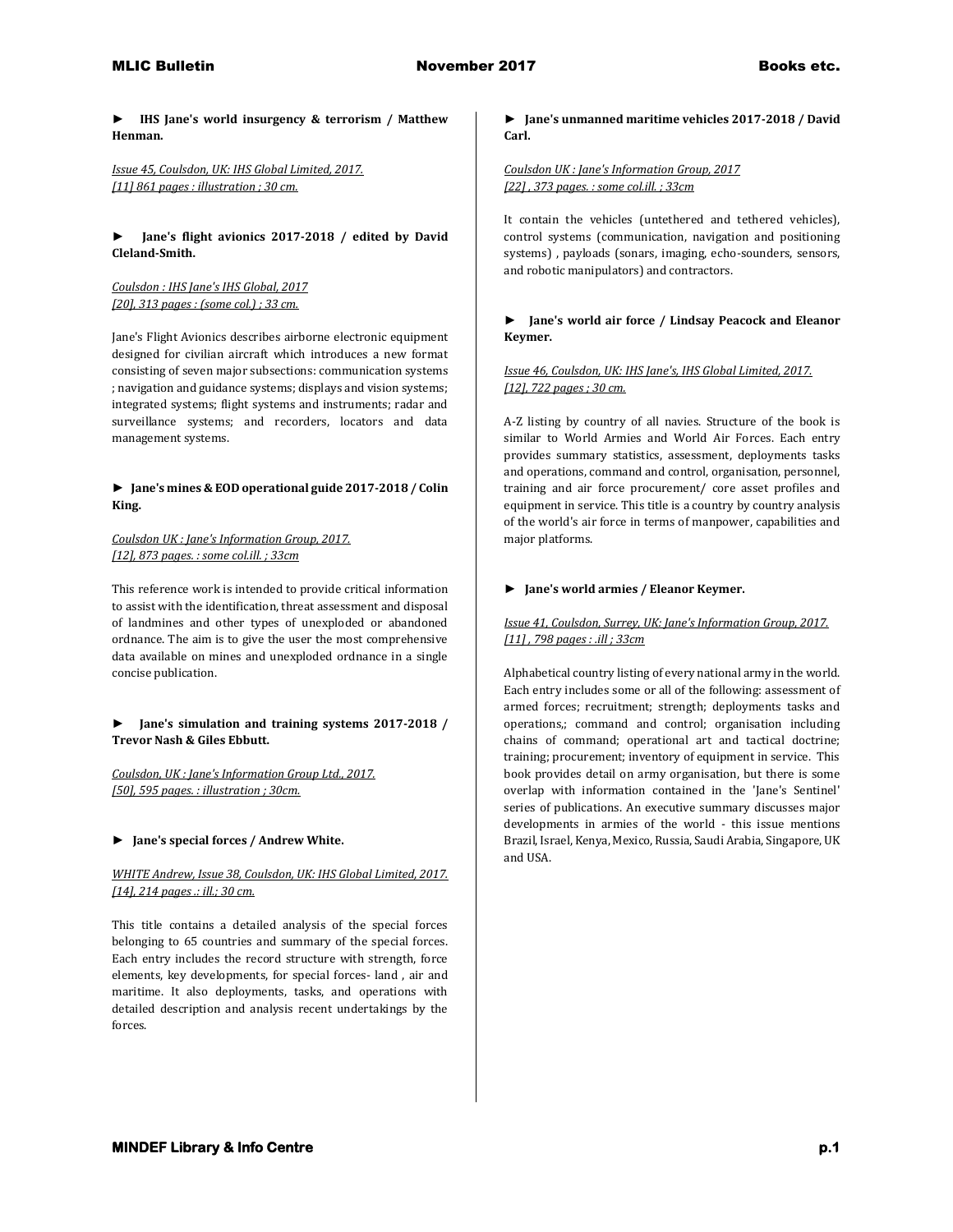#### **► Jane's world defence industry / Guy Anderson, Charles Forrester, Jon Grevatt & Andrew MacDonald.**

Issue 41, Coulsdon UK : Jane's Information Group, 2017 [14] : 662 pages ; illustrations ; 30 cm

COVERAGE AND ARRANGEMENT: Aims to provide and assessment of the significance , corporate capabilities, organisational structure and current commercial performance of what are perceived as the most significant high-profile players in the international market for defence equipment and systems. Divided into regional sections: Africa and the Middle East; East Asia; South West Asia and ASEAN; East and Central Europe; West Europe; North America; and Latin America. Provides a commentary briefly giving an overview of current dominant issues for each region. Each region is further subdivided into separate countries within which key companies are listed in alphabetical order.

### **► Jane's world defence industry / Guy Anderson, Charles Forrester, Jon Grevatt & Andrew MacDonald.**

#### *Issue 40, Coulsdon UK : Jane's Information Group, 2017 [14] : 672 pages ; illustrations ; 30 cm*

COVERAGE AND ARRANGEMENT: Aims to provide and assessment of the significance , corporate capabilities, organisational structure and current commercial performance of what are perceived as the most significant high-profile players in the international market for defence equipment and systems. Divided into regional sections: Africa and the Middle East; East Asia; South West Asia and ASEAN; East and Central Europe; West Europe; North America; and Latin America. Provides a commentary briefly giving an overview of current dominant issues for each region. Each region is further subdivided into separate countries within which key companies are listed in alphabetical order.

### **► Jane's world insurgency & terrorism / Matthew Henman.**

*Issue 46, Coulsdon, UK: IHS Global Limited, 2017. [11] 859 pages : illustration ; 30 cm.* 

### **► Jane's world navies / Eleanor Keymer.**

### *Issue 20, Coulsdon,UK : IHS Jane's , 2017. [10], 701 pages ; 30 cm.*

A-Z listing by country of all navies. Structure of the book is similar to World Armies and World Air Forces. Each entry provides summary statistics, assessment, deployments tasks and operations, command and control, organisation, order of battle, operational art and tactical doctrine, training, procurement, inventory of vessels, aircraft and missiles in service. This title is a country by country analysis of the world's navies in terms of manpower, capabilities and major platforms.

#### **► Jane's world navies / Eleanor Keymer.**

Issue 19, Coulsdon,UK : IHS Jane's , 2017. [10], 702 pages ; 30 cm.

A-Z listing by country of all navies. Structure of the book is similar to World Armies and World Air Forces. Each entry provides summary statistics, assessment, deployments tasks and operations, command and control, organisation, order of battle, operational art and tactical doctrine, training, procurement, inventory of vessels, aircraft and missiles in service. This title is a country by country analysis of the world's navies in terms of manpower, capabilities and major platforms.

#### **► Misteri solat subuh / Dr.Raghib As-Sirjani ; penterjemah : Ahmad Munaji**

#### *Kuala Lumpur : Darul Nu'man , 2013.x ,147 [12]*

Buku ini membentangkan tentang betapa pentingnya peranan solat subuh berjemaah di dalam membina peribadi kehidupan masyarakat Mukmin.

**► New Zealand national security : challenges, trends and issues / edited by William Hoverd, Nick Nelson and Carl Bradley.**

### *Auckland, New Zealand : Massey University Press, 2017. 381 pages : illustrations ; 21 cm.*

The volume's contributors include local and international academics alongside experts who have extensive New Zealand security sector expertise in defence, diplomacy, national security coordination, intelligence, policing, trade security and border management.

## **► Pacific ways : government and politics in the Pacific Islands / edited by Stephen Levine.**

### *Second edition. Wellington : Victoria University Press, 2016. 416 pages ; 21 cm.*

The second edition updates the information on all of the countries and territories in the first edition, and adds two more: West Papua, administered as part of Indonesia, and East Timor/Timor-Leste.

### **► The end of war / by John Horgan.**

*San Francisco, CA : Mcsweeney's , 2012. 231 pages ; 20 cm.*

War is a fact of human nature. As long as we exist, it exists.

# **MINDEF Library & Info Centre p.2**